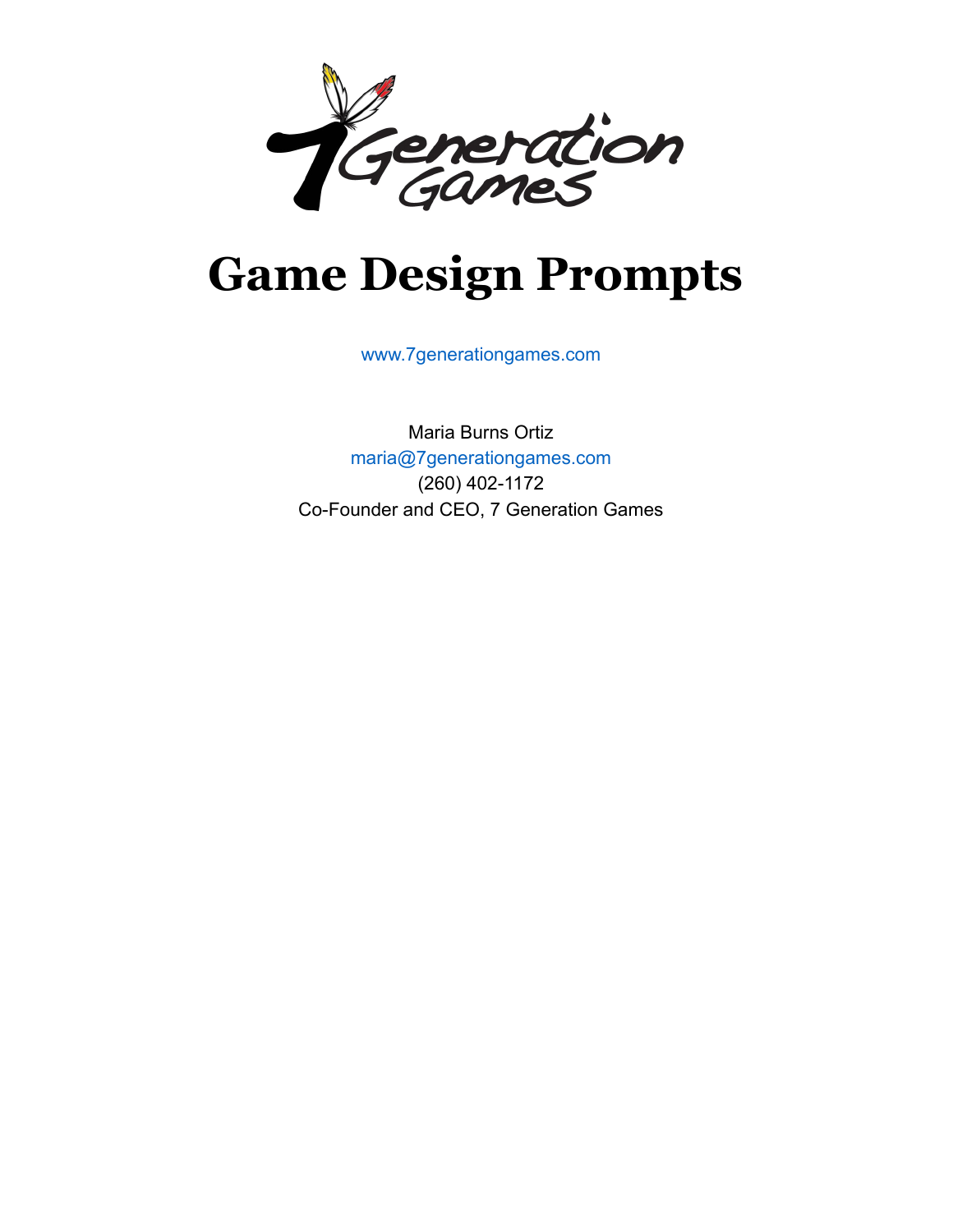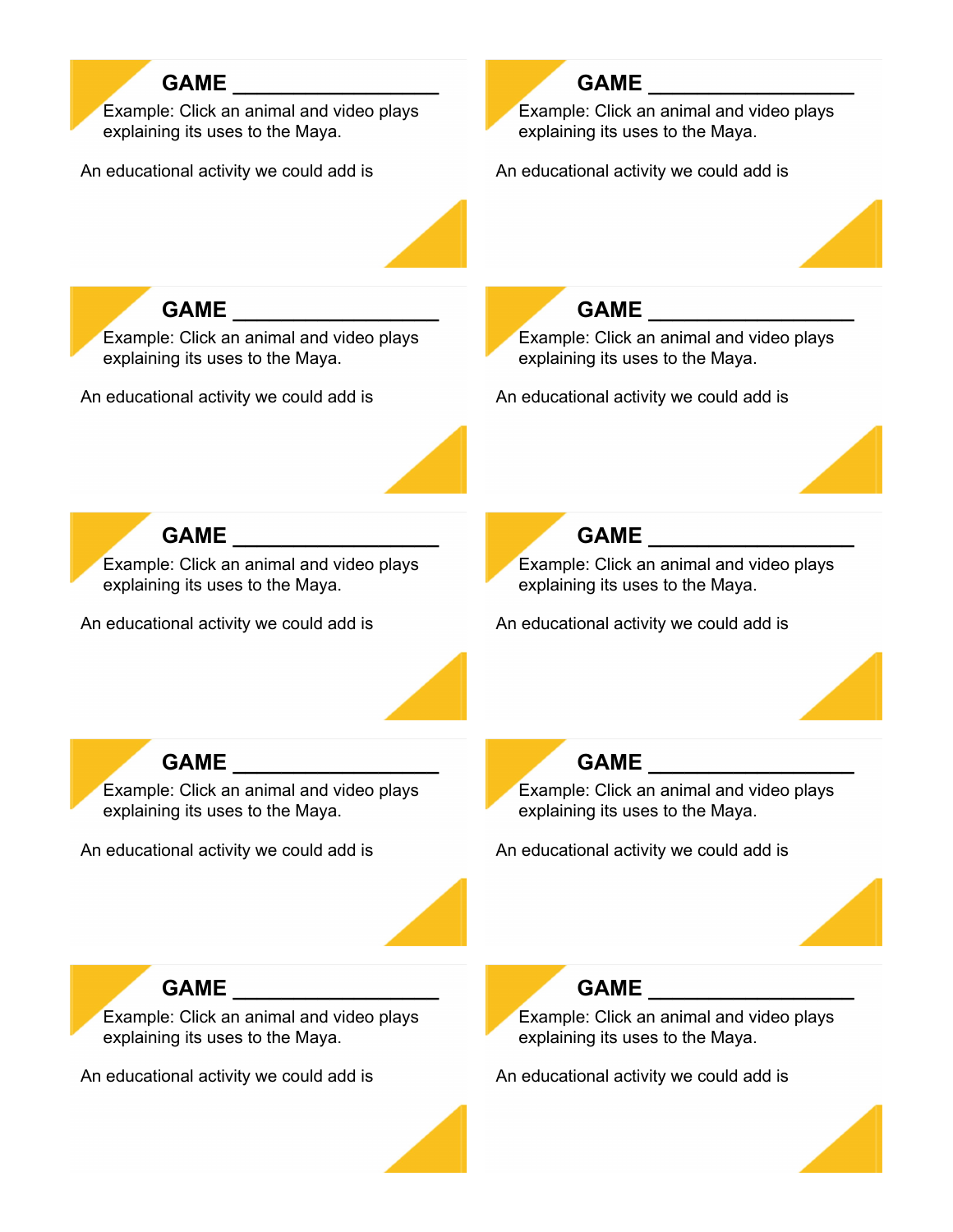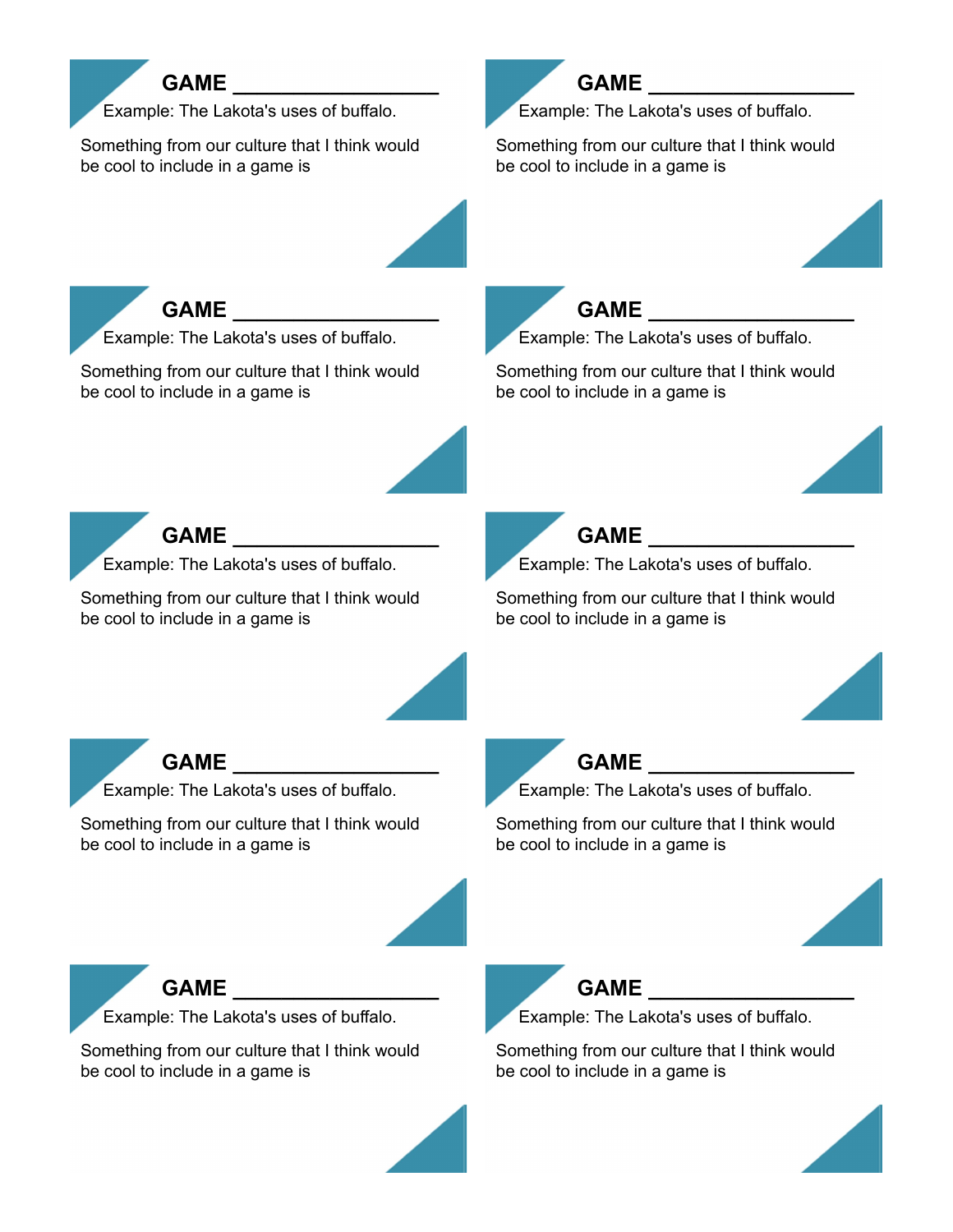### **GAME \_\_\_\_\_\_\_\_\_\_\_\_\_\_\_\_\_** Example: The chutes and ladders game in Making Camp Dakota. A mini-game element that I think would be fun to include is GAME **with a set of the set of the set of the set of the set of the set of the set of the set of the set of the set of the set of the set of the set of the set of the set of the set of the set of the set of the set of the** Example: The chutes and ladders game in Making Camp Dakota. A mini-game element that I think would be fun to include is GAME Example: The chutes and ladders game in Making Camp Dakota. A mini-game element that I think would be fun to include is GAME Example: The chutes and ladders game in Making Camp Dakota. A mini-game element that I think would be fun to include is GAME **and a set of the set of the set of the set of the set of the set of the set of the set of the set of the set of the set of the set of the set of the set of the set of the set of the set of the set of the set of the s** Example: The chutes and ladders game in Making Camp Dakota. A mini-game element that I think would be fun to include is GAME Example: The chutes and ladders game in Making Camp Dakota. A mini-game element that I think would be fun to include is **GAME \_\_\_\_\_\_\_\_\_\_\_\_\_\_\_\_\_** Example: The chutes and ladders game in Making Camp Dakota. A mini-game element that I think would be fun to include is **GAME \_\_\_\_\_\_\_\_\_\_\_\_\_\_\_\_\_** Example: The chutes and ladders game in Making Camp Dakota. A mini-game element that I think would be fun to include is GAME **and a set of the set of the set of the set of the set of the set of the set of the set of the set of the set of the set of the set of the set of the set of the set of the set of the set of the set of the set of the s** Example: The chutes and ladders game in Making Camp Dakota. A mini-game element that I think would be fun to include is GAME **ALCOHOLY** Example: The chutes and ladders game in Making Camp Dakota. A mini-game element that I think would be fun to include is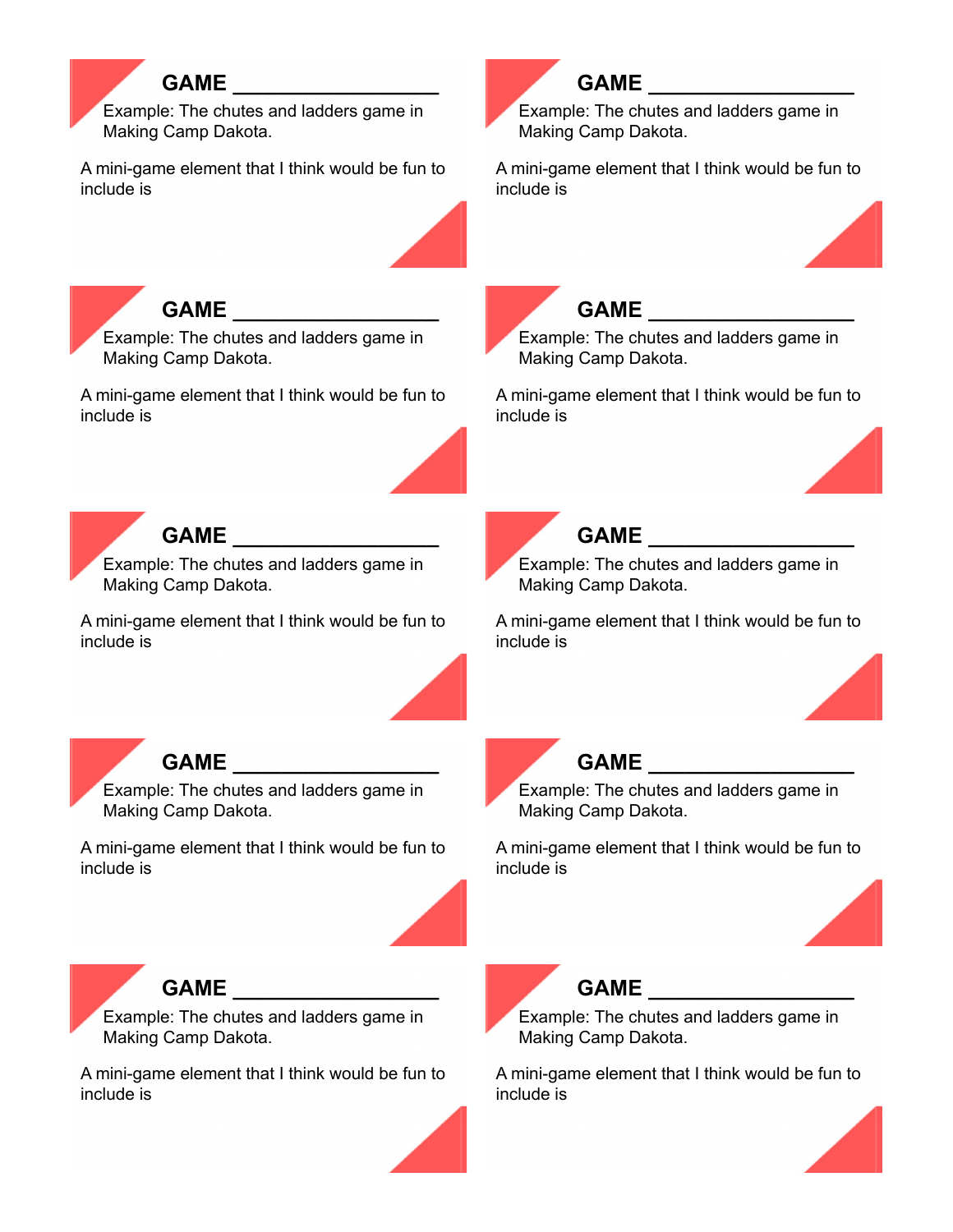